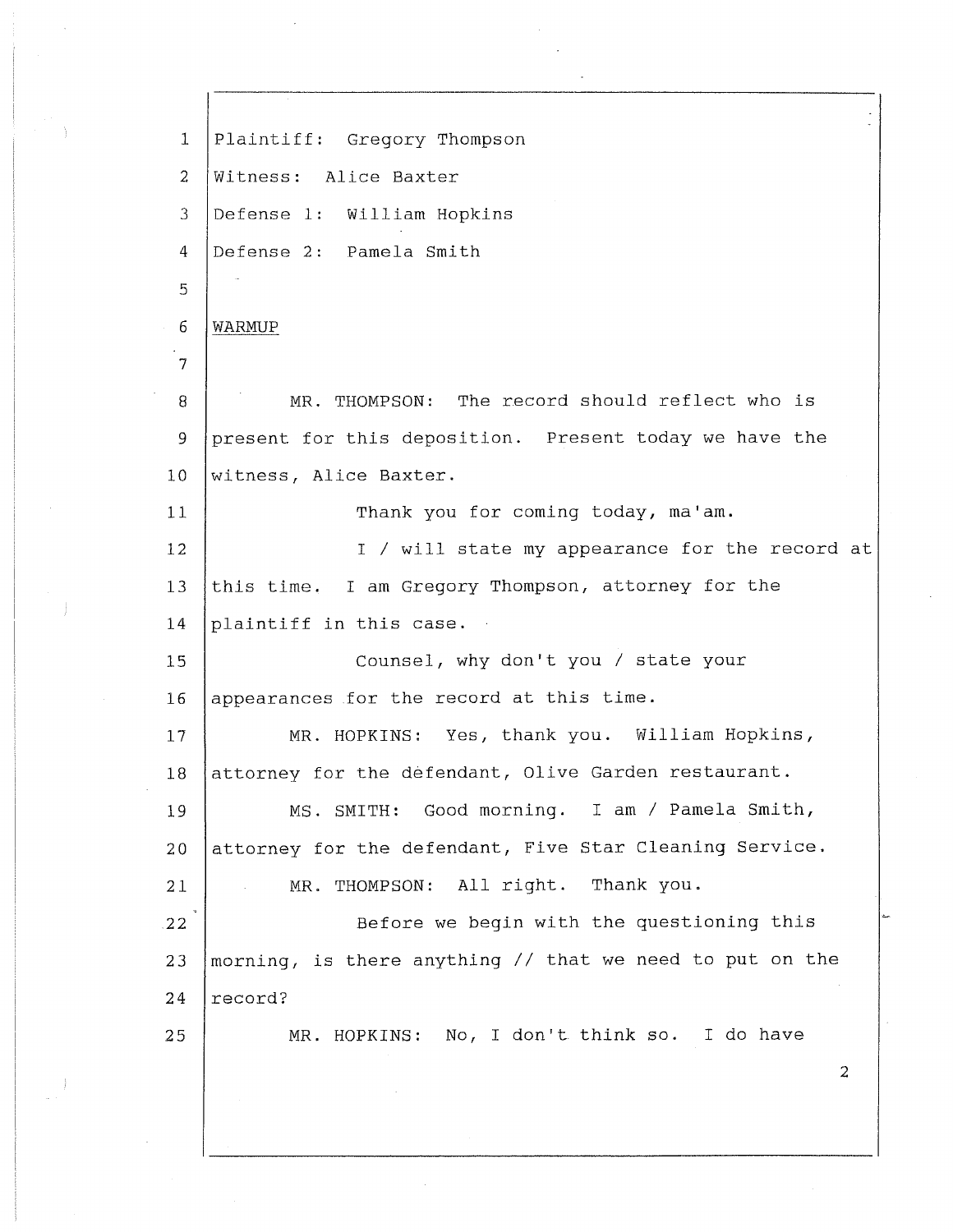1 2 3 4 5 6 7 8 9 10 11 12 13 14 15 16 17 18 19 20 21 22 23 24 25 questions, but I will wait my turn. MR. THOMPSON: Oh, yes, / I understand. I meant before we started. MS. SMITH: I don't have anything before the questioning, other than to see if the witness has any questions of  $/$  us before we begin. THE WITNESS: No, I don't. I just came because of the subpoena. MS. SMITH: That's right. Mr. Thompson subpoenaed you today for the purpose of / taking your deposition, but I believe we will probably all have a few questions for you due to the litigation between Mr. Sinclair and the  $\angle$  Olive Garden. THE WITNESS: All right. MR. THOMPSON: Well, if there is no objection, then let's go ahead and start. MR. HOPKINS: Yes, that's fine. MS. SMITH: The witness has been already sworn; / is that correct? MR. HOPKINS: Yes. EXAMINATION BY MR. THOMPSON: Q. Good morning, ma'am. Would you please state your name for the record. A. Alice Baxter. Q. Ma'am, we are here today for the/ purposes of 3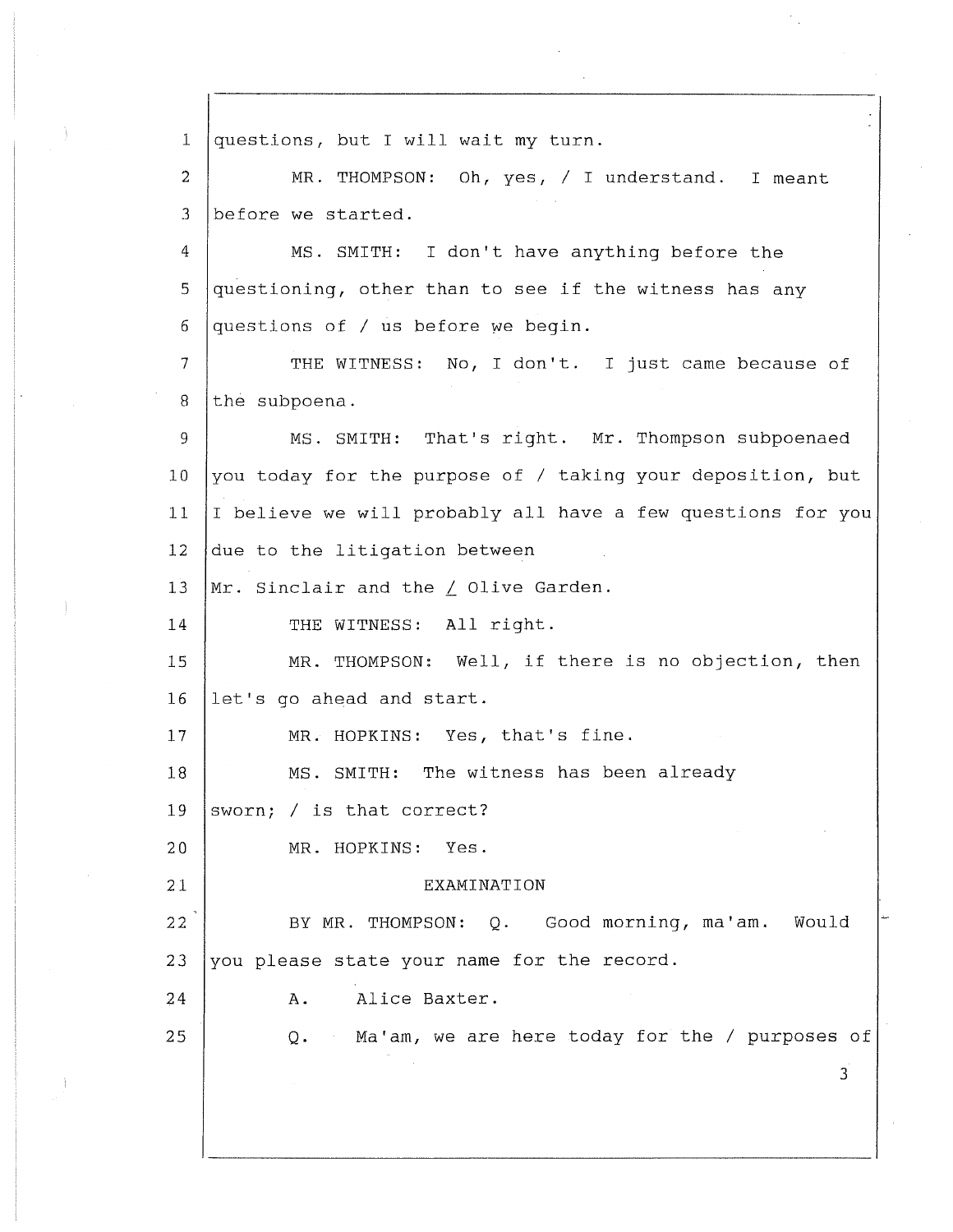1 2 3 4 5 6 7 8 9 10 11 12 13 14 15 16 17 18 19 **20**  21 **22**  23 **24 25**  taking your deposition regarding the case of Mr. Rick Sinclair vs. Olive Garden Restaurant and Five Star Cleaning Service. A. I understand that. Q. I/ am representing Mr. Sinclair in his personal injury lawsuit, and I have some questions for you. You have already been sworn. I will advise you // to please let me know if you don't understand any of my questions so I can rephrase them. Do you understand? A. Yes. Q. Do you have *I* any questions before we begin? A. No, I don't. Q. Ma'am, it is my understanding that you were present at the restaurant and observed an accident on/ December 31, 1998; is that correct? A. Yes, it is. Q. Do you remember what time you arrived at the restaurant that evening? A. I believe we/ got there about 5:00 o'clock. It might have been a little bit earlier than that, but we were supposed to meet there at about  $5:00. /$ 4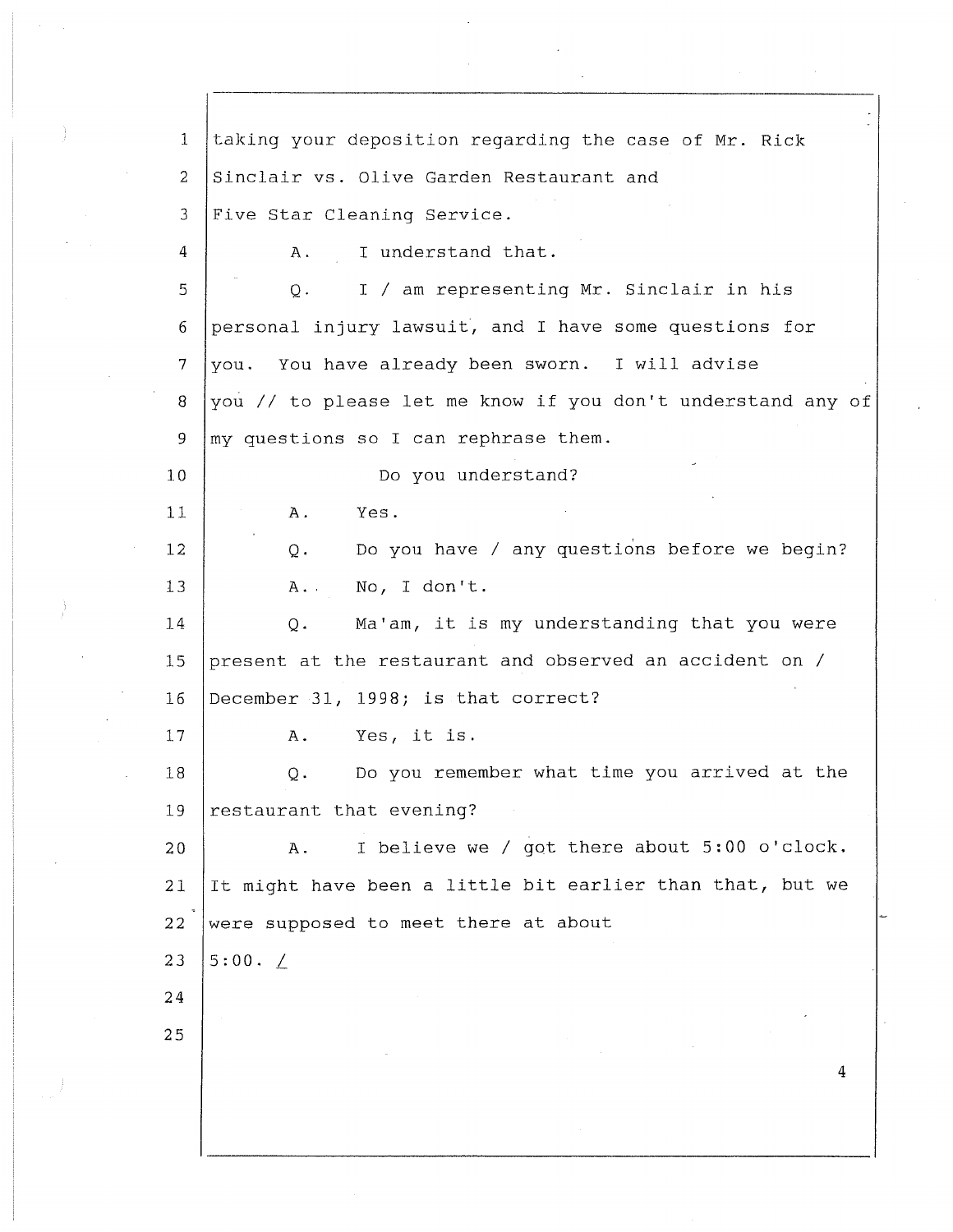1 2 3 4 5 6 7 8 9 10 11 12 13 14 15 16 17 18 19 20 21 22 23 24 25 Plaintiff: Gregory Thompson Witness: Alice Baxter Defense 1: William Hopkins Defense 2: Pamela Smith BEGIN EXAM BY MR. THOMPSON: Q. Were you meeting friends or family? A. Yes, I was meeting a group of friends there to celebrate the holidays. Q. When you arrived at the restaurant, / did you see any of your group already there? A. Yes, I did. They were seated at a table and I joined them right away. Q. Where/ were you sitting? A. They have a big dining room, and then in the back there is a section that is kind of separate. I believe / they reserve it for private parties and functions like that. There were plenty of people there that evening, so they seated us back there. Q. Is// that room separated by walls, or why do you say it is another room? A. You walk through the dining room, and then 5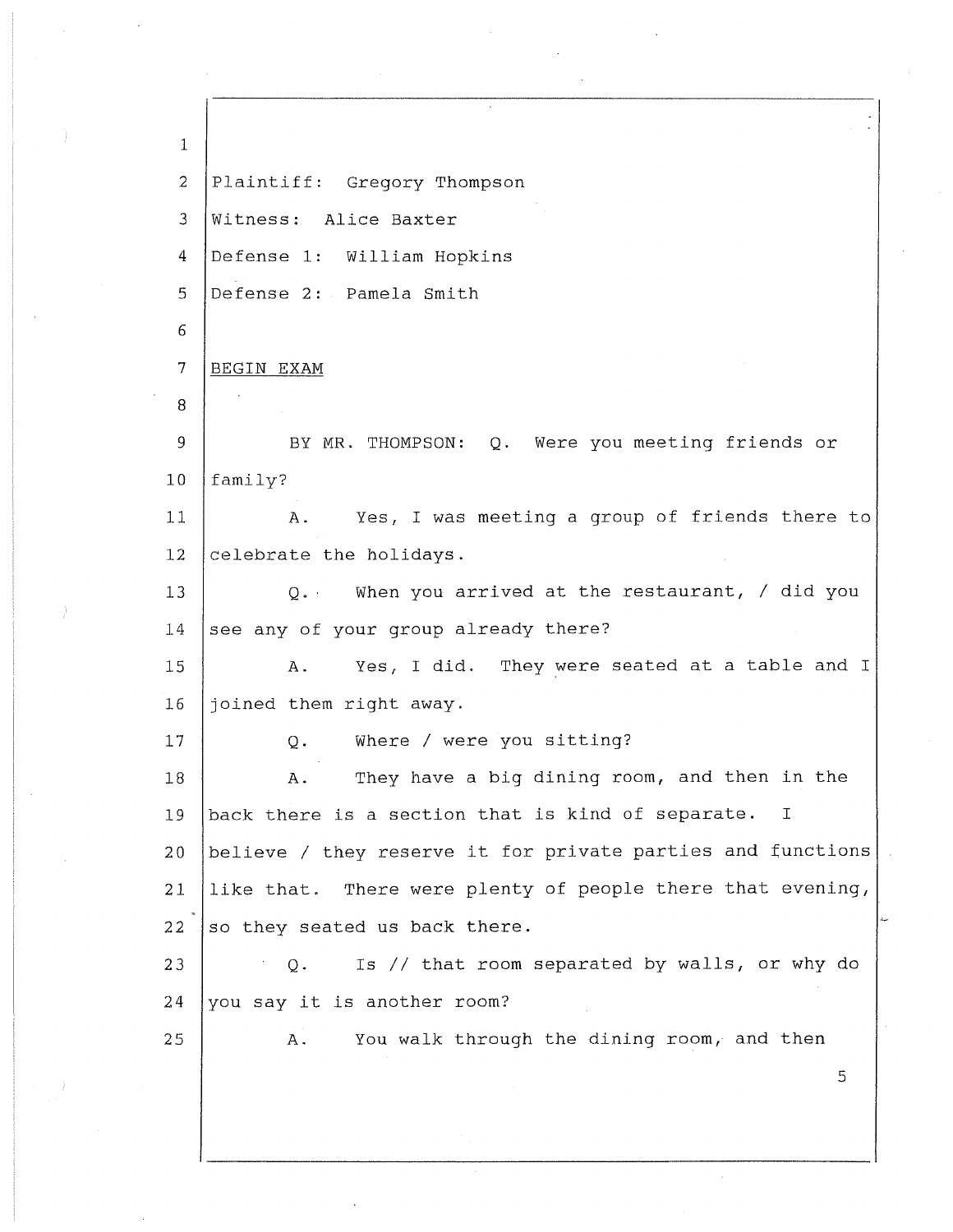1 2 3 4 5 6 7 8 9 10 11 12 13 14 15 16 17 18 19 20 21 22 23 24 25 there are stairs / that lead to the other room. Q. Do you recall approximately how many stairs -well, first, let me ask you this: Do you step down or / step up to this other room? A. Oh, I am sorry. The stairs lead up to the private dining room. Q. Do you recall how many stairs/ there are? A. I would say there are probably at least three or four. MR. HOPKINS: Excuse me for interrupting. Did you say the stairs go up or  $\angle$  down into this room? THE WITNESS: You step up into the room. MR. HOPKINS: Thank you. BY MR. THOMPSON: Q. Now, do you remember the accident that occurred on that evening? A. Yes, I/ do. Q. Tell us what you remember happening. A. Well, I remember being there talking to friends when I heard this extremely loud crashing sound. Q. What did/ you do then? A. I looked to see what had happened. Q. And what did you observe? A. I saw that a waiter had fallen on the stairs / and there were a couple people on the floor. 6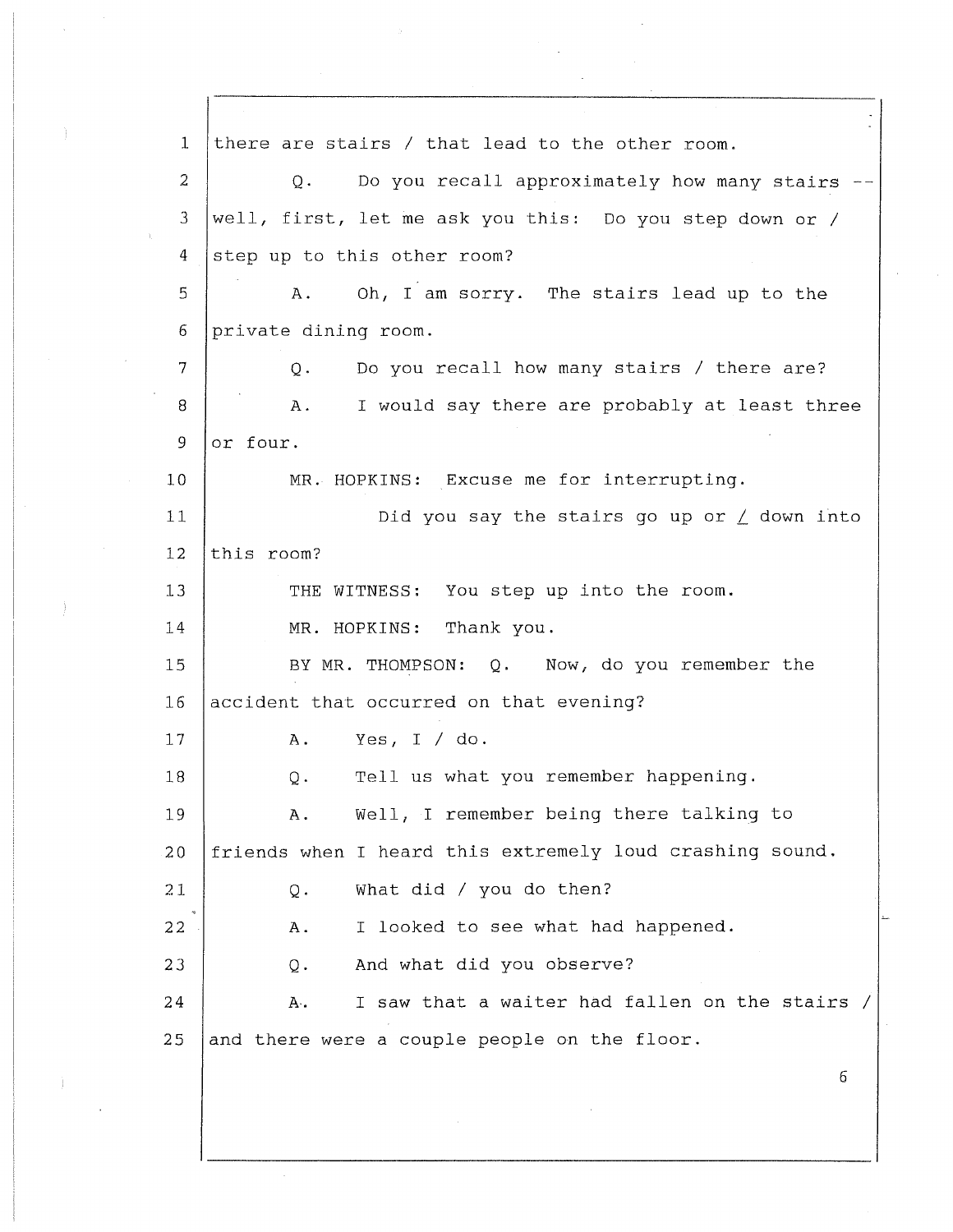1 2 3 4 5 6 7 8 9 10 11 12 13 14 15 16 17 18 19 20 21 **22**  23 24 25 Q. How many people did you see on the floor, do you recall? A. Well, I remember there// was the waiter, and then either two or three other people that were with him. Q. Were they all on the stairs or where did you / observe these other people? A. They were all piled on top of each other. I subsequently determined the waiter was more on the stairs. The other / people were down on the floor of the bigger dining room. Q. What transpired after that? A. Initially, I was rather shocked and didn't believe what just/ transpired. My friends got up immediately and hurried over to see what had happened. I felt really embarrassed for the people involved. Q. What do you *L* mean you felt embarrassed? MR. HOPKINS: Objection. Nonresponsive. MS. SMITH: I join in the objection. I object that it is irrelevant how the witness felt. MR. THOMPSON: Your objections are noted/ for the record. MR. HOPKINS: That's fine. The record should reflect that all objections are deemed reserved until time of trial. MS. SMITH: Can we have a stipulation to / that 7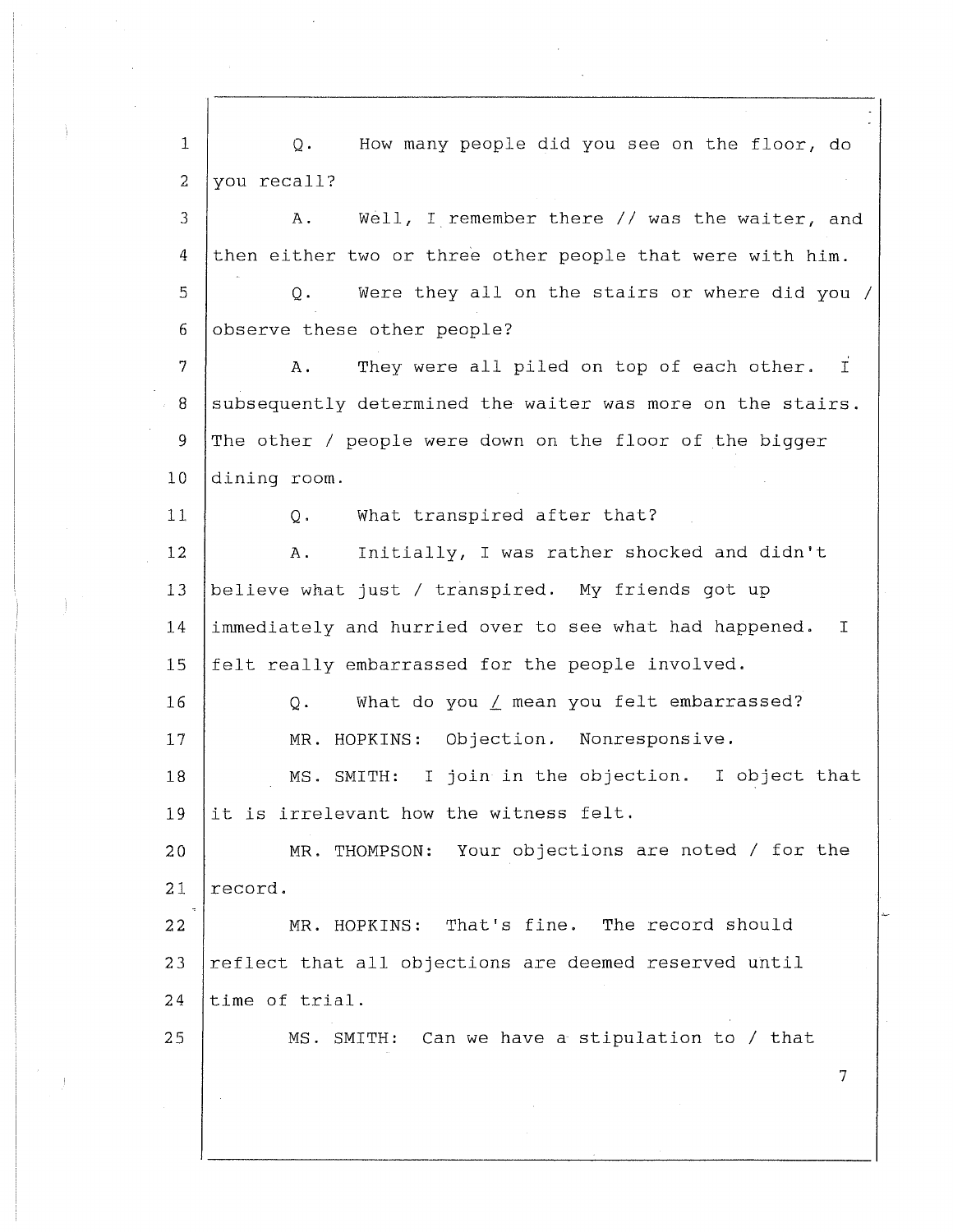1 2 3 4 5 6 7 8 9 10 11 12 13 14 15 16 17 18 19 20 21 22 23 24 25 effect? MR. THOMPSON: Yes, I so stipulate. MR. HOPKINS: No problem. So stipulated. BY MR. THOMPSON: Q. Mrs. Baxter, what did you do after the accident? A. We waited a few minutes, and/ then just tried to see if we could do something to help. Q. When you say a few minutes, are you sure it wasn't a few// seconds? MR. HOPKINS: I object. Leading. BY MR. THOMPSON: Q. Do you know how long it was after the accident before you got up from your table? A. Well, it was really / pretty quickly. I mean, I heard the sound and noticed the people on the floor, and then I would say it was probably 30 seconds/ before we got up. Q. What distance from your table were the stairs? A. My best estimate would be ten feet. Q. Well, that's all we can ask/ for is your best estimate. If you look around this room, do you see something that's approximately the same distance? A. The plant in the corner.  $\angle$ 8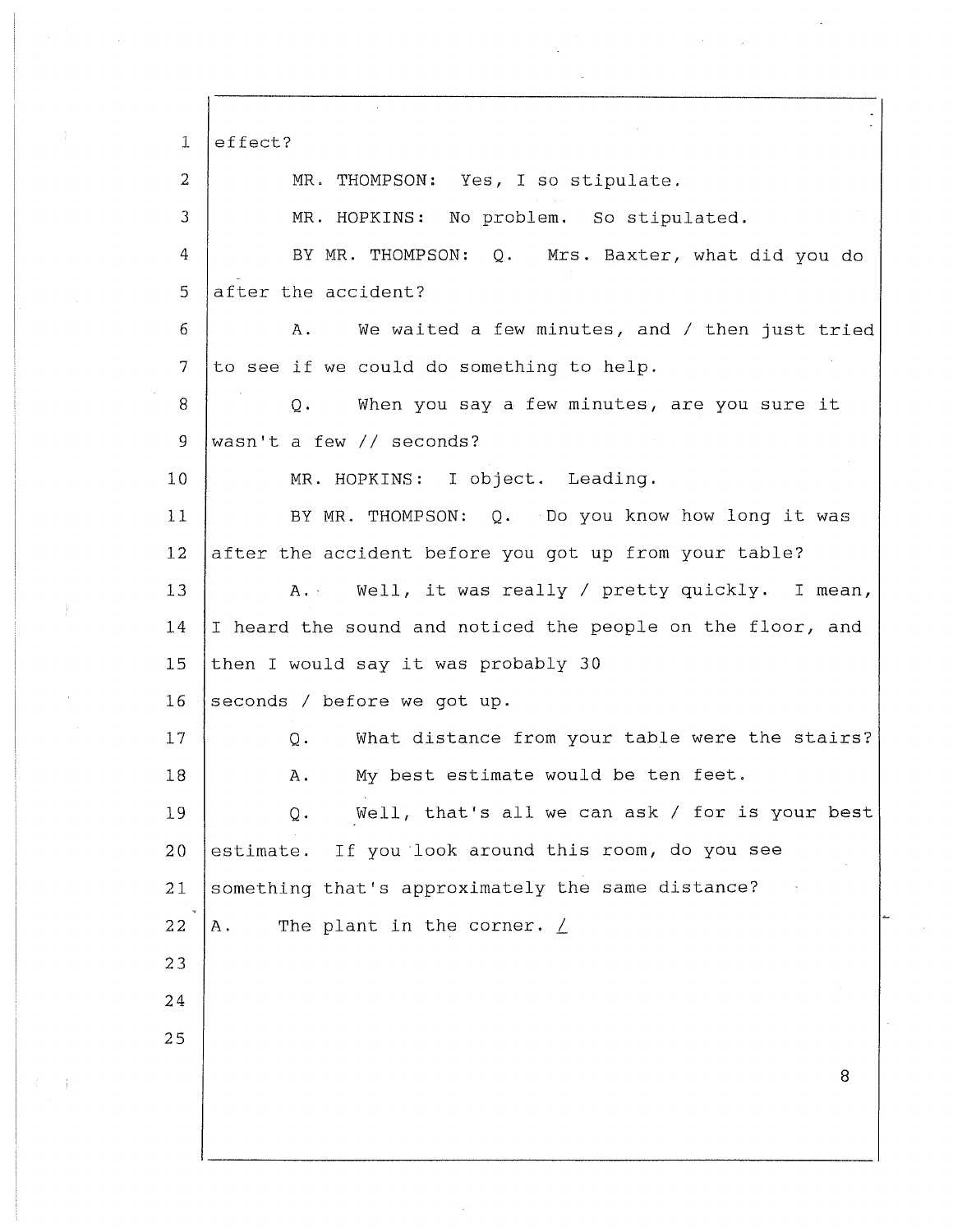1 2 3 4 5 6 7 8 9 10 11 12 13 14 15 16 17 18 19 20 21 22 23 24 25 START TYPING BY MR. THOMPSON: Q. You are pointing to the ficus tree? A. Yes, that's about how far the stairs would be from where I am sitting here. MS. SMITH: Counsel, I would / propose to stipulate that the distance is approximately 20 feet. MR. THOMPSON: Thank you. MR. HOPKINS: So stipulated. BY MR. THOMPSON: Q. Now, Mrs. Baxter, how long had you been seated at the *I* table before the accident happened? A. I would say maybe about 15 minutes. Q. Had you placed your order for dinner yet? A. Oh, no. We were all *I* just talking and visiting with each other. I hadn't seen some of these people in a long time, so we were just enjoying the company. // Q. Subsequent to the waiter falling, did you have any conversations with any of the people on the floor? A. Yes, I did. I asked everyone if *I* they were okay. Q. Who did you specifically address? 9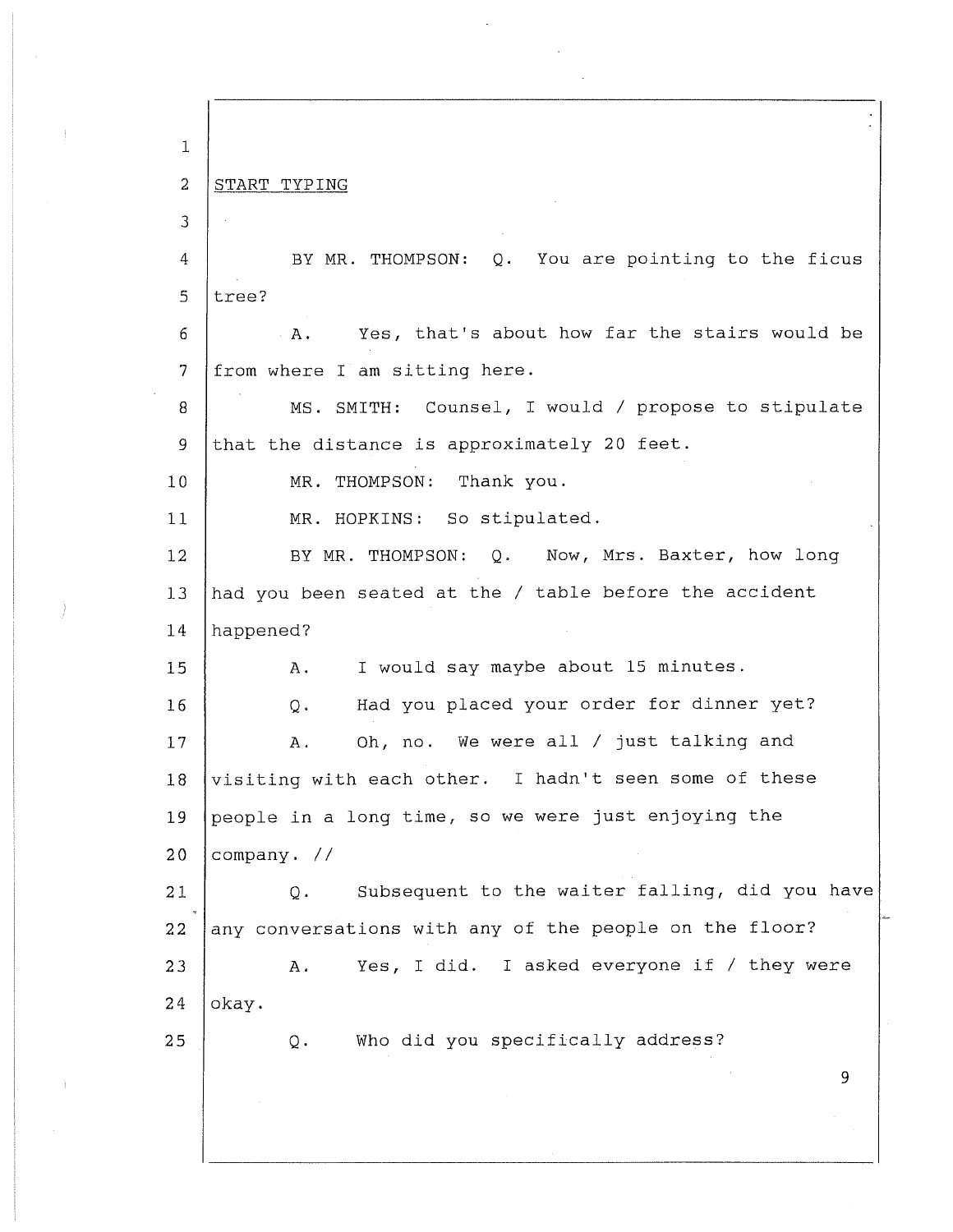1 2 3 4 5 6 7 8 9 10 11 12 13 14 15 16 17 18 19 **20**  21 22 23 24 25 A. Actually, the lady with the red hair is the one I spoke to first. I asked her/ if she was okay, and then I began to assist her in standing upright. Q. Who else did you speak with at that moment? A. Well, after/ the lady got up, I saw that the man underneath her wasn't awake. I believe he apparently slipped on the stairs and hit his head. *L*  MS. SMITH: Objection. Conclusion and speculation. BY MR. THOMPSON: Q. Why do you believe that Mr. Sinclair slipped on the stairs? A. I eventually saw that there was some kind of liquid/ or fluid on the stairs. I just assumed that he slipped. MS. SMITH: Objection. Assumes facts not in evidence. Move to strike the answer. BY MR. THOMPSON: Q. Mrs. Baxter, when/ you walked up the steps to join your friends, did you happen to notice anything on the steps at that time? A. No. I don't remember/ seeing anything, but I don't remember really looking at all the steps. Q. Don't you usually look at steps before you walk on them? A. Not always. // If I know where I am going, I don't always pay attention to that. I was probably more focused on seeing my friends. 10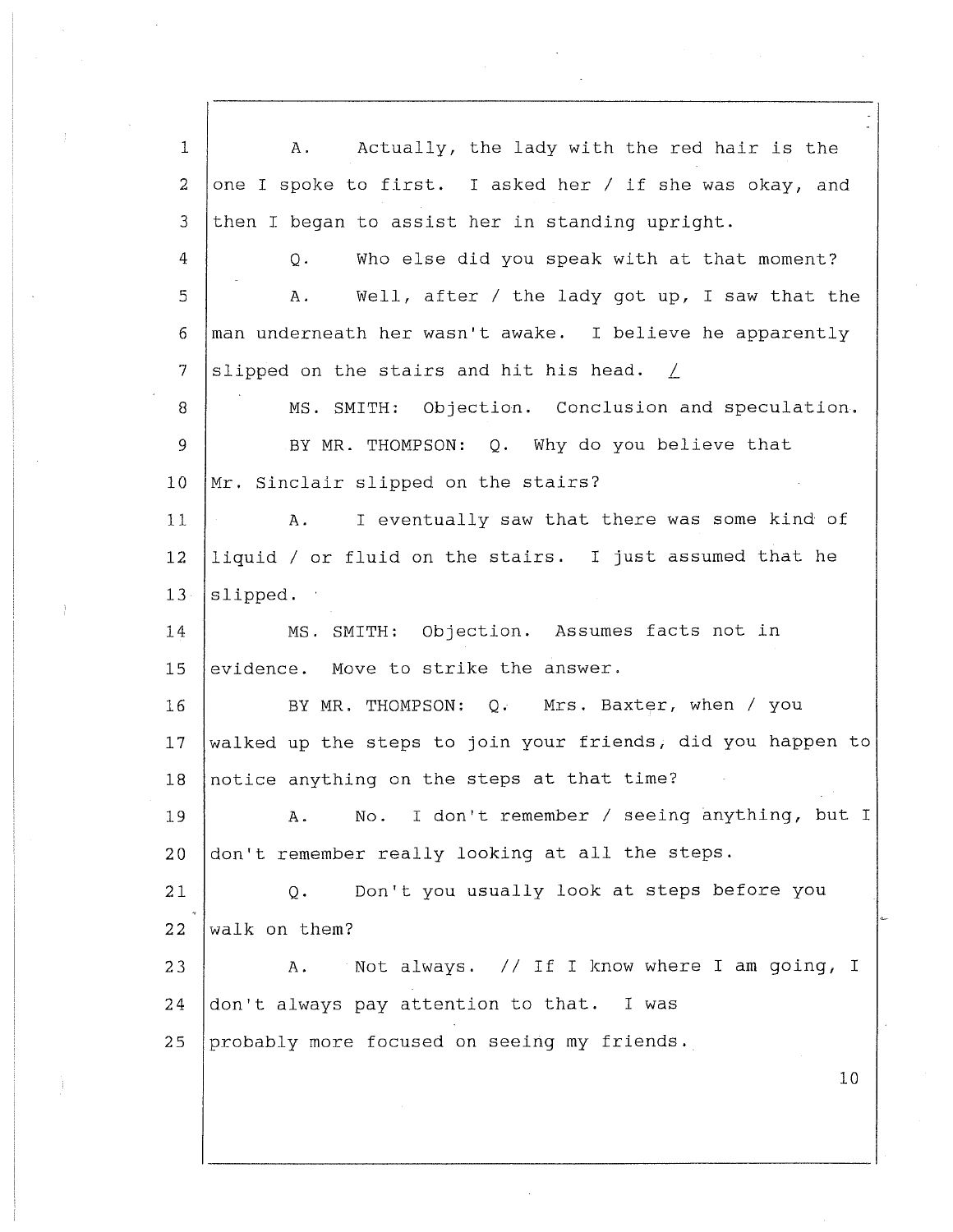1 2 3 4 5 6 7 8 9 10 11 12 13 14 15 16 17 18 19 20 21 22 23 24 25 Q. Did you/ notice anything unusual about the stairs when you approached them? A. Afterwards, I did notice that they were very bright. They looked like they were perhaps/ new or something. MR. THOMPSON: Mr. Hopkins, I need just a few minutes to review this new discovery you brought. If you would like to begin your/ examination, I can finish up later. MR. HOPKINS: Okay. That's fine. As long as counsel has no objection. MS. SMITH: That's fine. No objection. EXAMINATION BY MR. HOPKINS: Q. Ma'am, just to refresh your / memory, I represent Olive Garden. I just have a few questions for you. Had you been to that Olive Garden prior to that evening? A. Definitely. / It is close to my home, so I have been there on many occasions. Q. When you were there previously, had you ever been seated in/ that back dining area that you labeled the private party section? A. Actually, I was trying to recall that. I don't remember that I ever had, / but it is possible. 11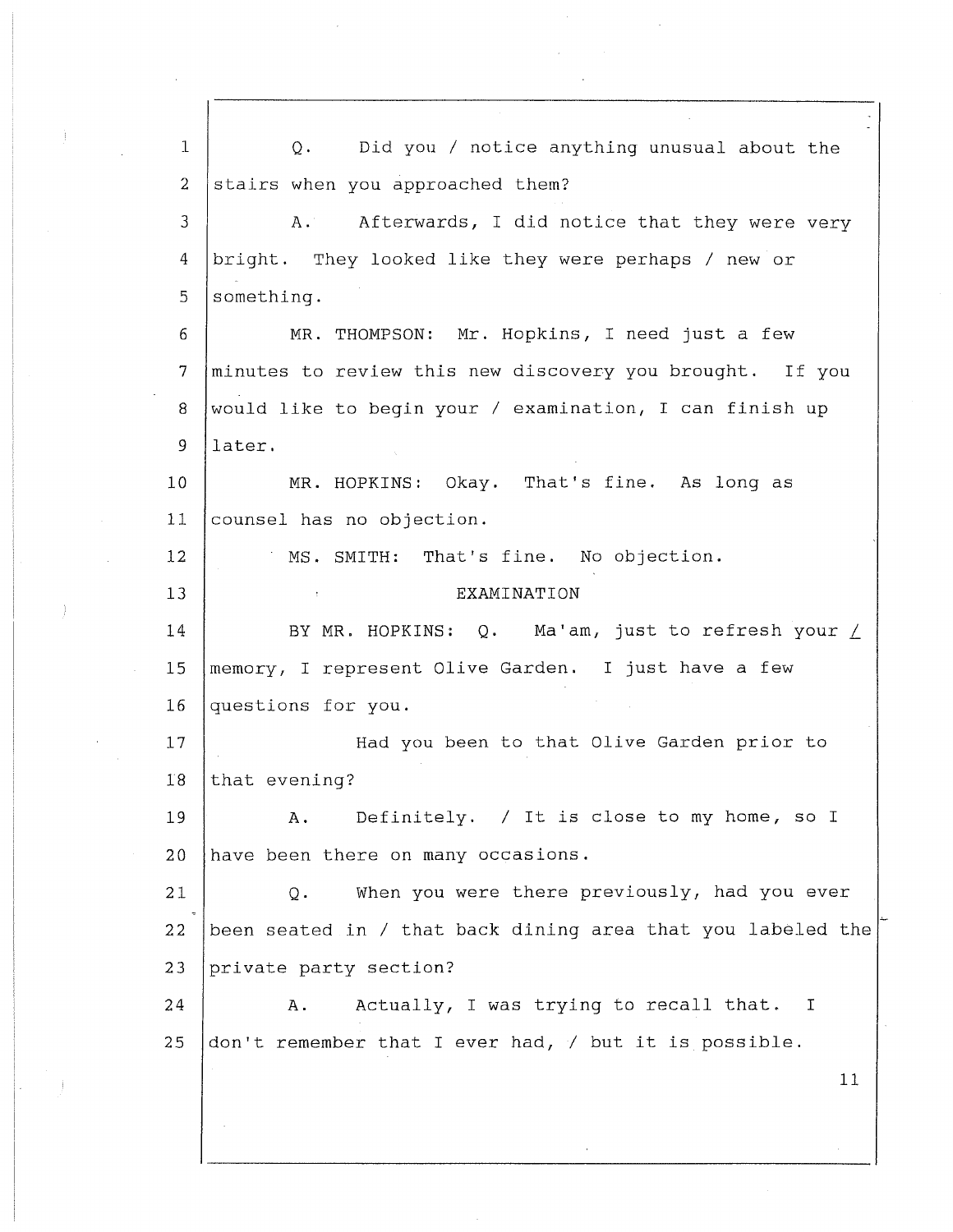1 2 3 4 5 6 7 8 9 10 11 12 13 14 15 16 17 18 19 20 21 22 23 24 25 Whenever you have a larger party, they put you back there. I have been there for birthdays before, so I am// sure that I was seated there before. Q. Presently here today, though, you don't remember using those stairs prior to that evening? A. I am positive that/ I have, I just can't specifically remember when. Q. Mrs. Baxter, you testified the stairs appeared new. Did they look different in some particular way? A. No, / I meant that they appeared really clean and shiny. They didn't look different like some new type of equipment. That's not what I meant. The/ stairs were just clean and bright. Q. During the time that you had been seated at your table, did you notice anybody having trouble with the / steps? A. You mean just that night? Q. While you were in the restaurant. A. No, nothing stands out in my memory. Q. Maybe I should ask you a/ foundational question first. Do you remember seeing anybody using the stairs before the accident? A. Sure. There were people seated next to us, and then waiters/ were bringing drinks to them. Q. Did you personally observe waiters serving 12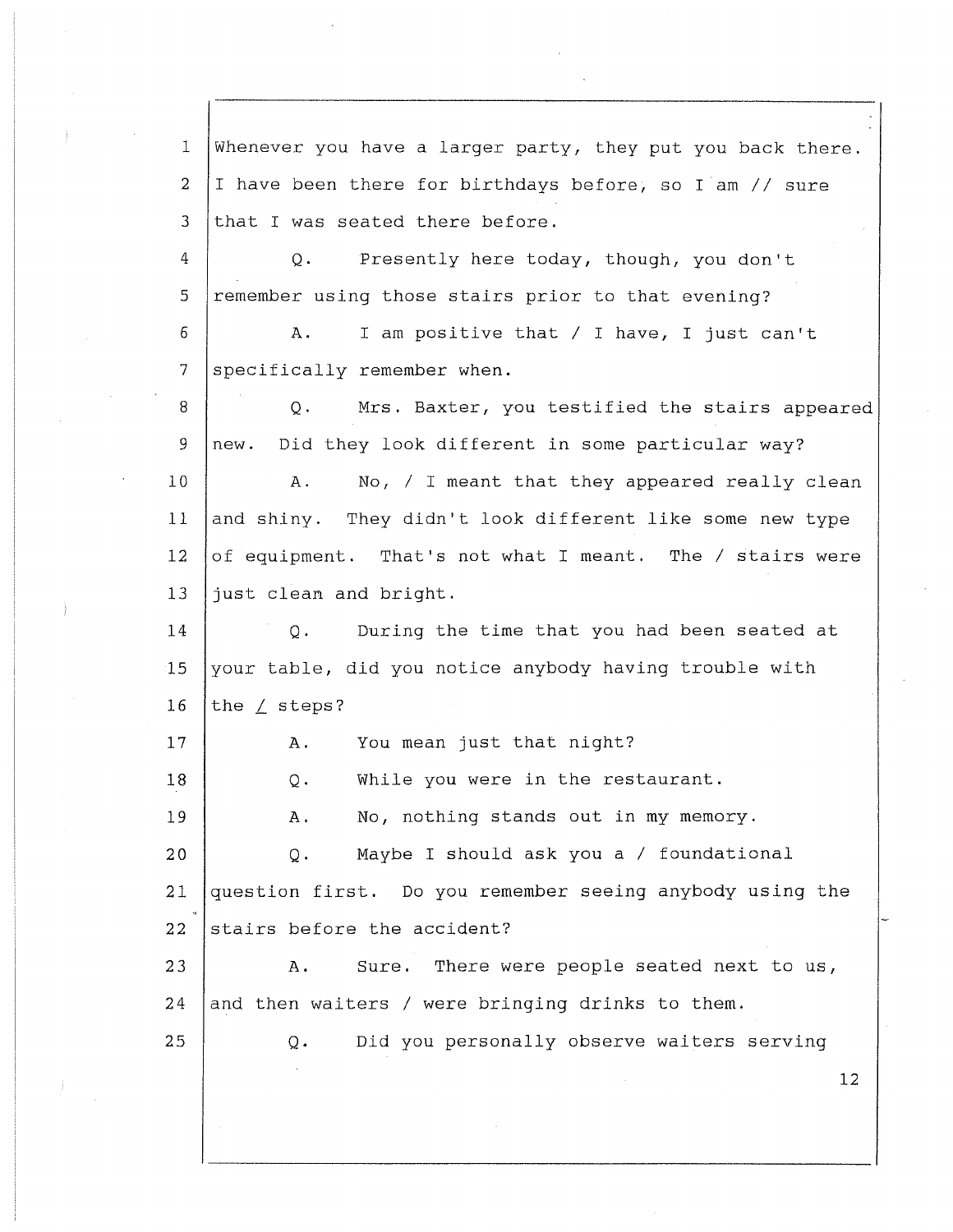1 2 3 4 5 6 7 8 9 10 11 12 13 14 15 16 17 18 19 20 21 22 23 24 25 drinks to the people around you? A. Yes, I did. Q. Did you order something to / drink yourself? A. Yes, I did. Q. Did you have any alcoholic beverages while you were there? A. I ordered a glass of wine, and the waiter also// brought me a glass of water at the same time. Q. I wanted to clarify something with you. I believe you were previously interviewed by some / investigators; is that correct? A. Yes, I was interviewed. I don't know who it was that was asking me questions, but I believe they were from/ the insurance company. Q. Does the name Patrick York sound familiar to you? A. Not really. It was a tall man with glasses. Q. Well, anyway, in a *I* prior interview you were asked if you had observed anything on the stairs when you approached that evening. Your answer was that you thought you *L* had seen something shiny, perhaps water. Do you remember that? A. I don't believe I said it quite that way. responded the stairs were very/ bright. I don't remember any water on them. I 13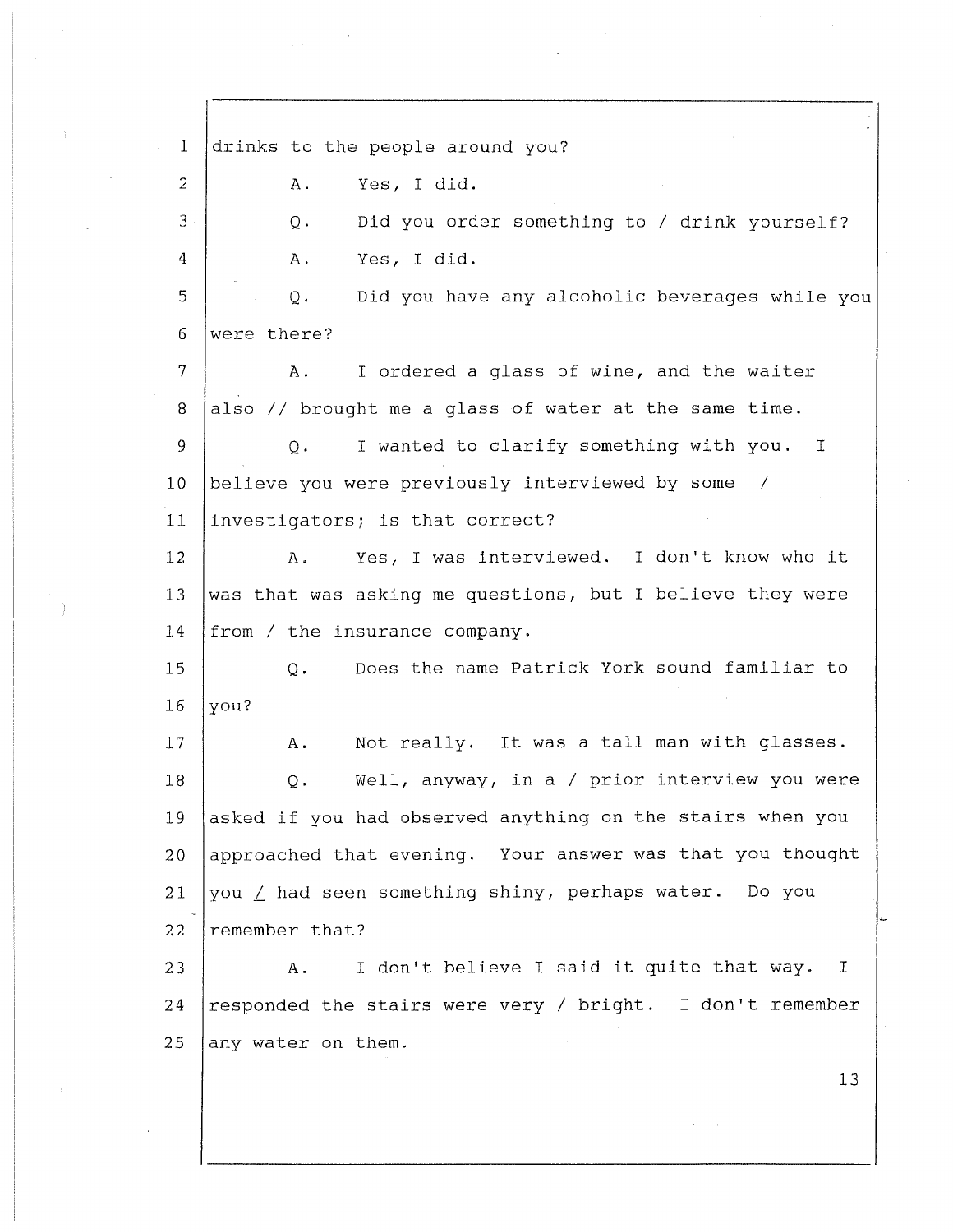5 10 15 20 25 1 2 3 4 6 7 8 9 1 J. 12 13 14 16 17 18 19 21 22 23 24 Q. You didn't witness anybody spilling any beverages on the stairs, did you? A. No, I didn't. Q. You testified *I* today that you observed a man unconscious on the floor. Did you attempt to speak with him? A. No, he wasn't really able to talk. Q. Did / you try to speak to Mr. Sinclair? A. No. I was helping the woman up. I just noticed that he was laying there. It looked like // he had hit his head. Q. Okay. Without guessing what possibly could have happened to him, can you tell us if you actually observed Mr. Sinclair/ prior to the alleged accident? A. I heard a sound. I shifted my attention and looked over. They were all on the floor. Q. You didn't personally *I* witness how they ended up on the ground? A. They must have fallen, that's all I can imagine. Q. My question, though, did you witness how they / fell? A. Not personally. I know the waiter was serving at the table next to us, and then he departed down the stairs. The next thing  $\angle$  I heard was the fall. 14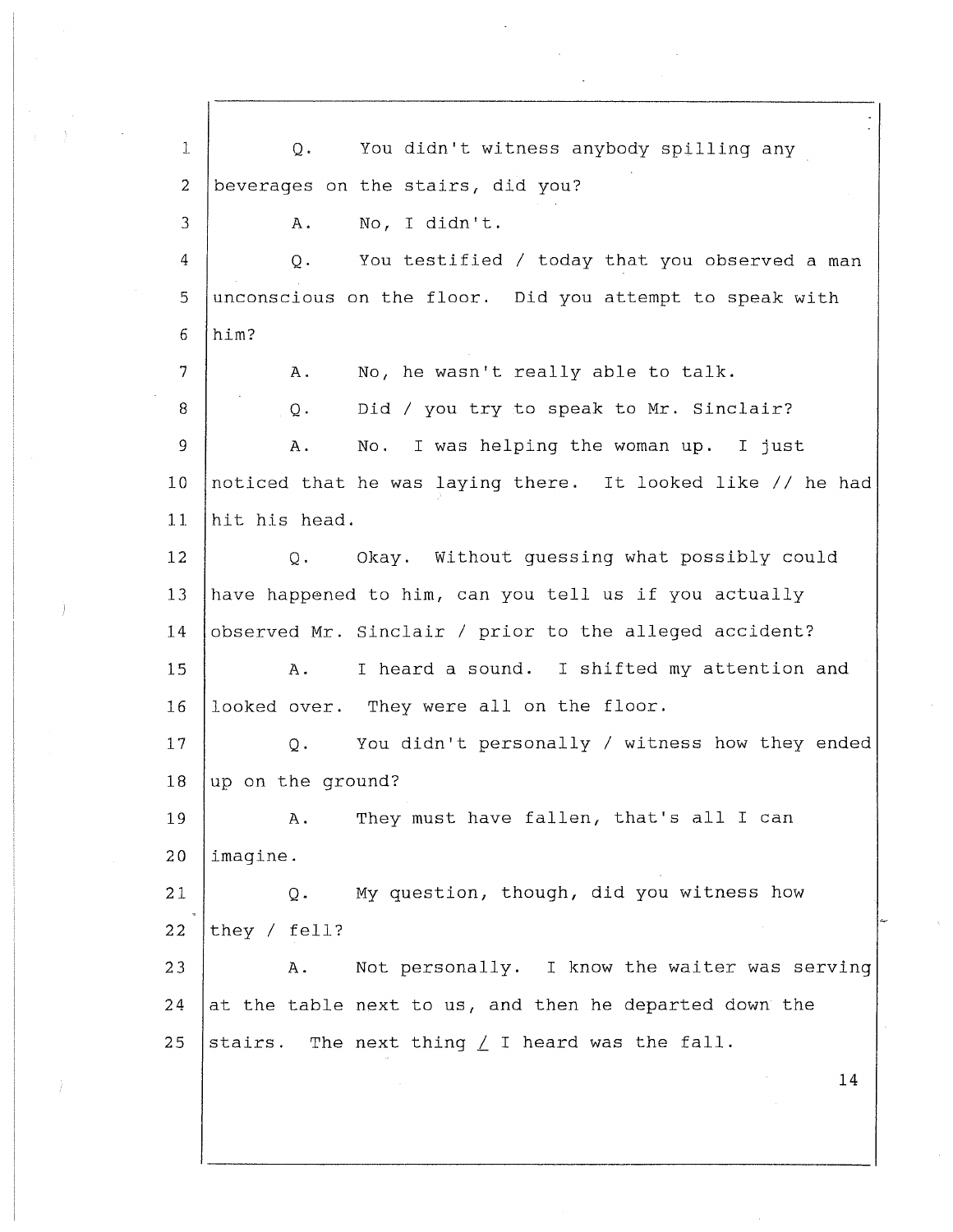| $\mathbf{1}$   | Q.<br>Did you see the waiter prior to the alleged         |
|----------------|-----------------------------------------------------------|
| $\overline{a}$ | accident?                                                 |
| 3              | Α.<br>Yes, he was serving our table and the table         |
| 4              | next / to us.                                             |
| 5              | Did you have any conversation with him after<br>Q.        |
| 6              | the accident?                                             |
| 7              | No. Like I said, I was busy helping the<br>Α.             |
| 8              | taller woman. There were / other people there who were    |
| 9              | helping other people. The waiter was getting up and       |
| 10             | picking up his tray and stuff.                            |
| 11             | When you talked to the / waiter after the<br>$Q$ .        |
| 12             | accident, did he say anything about the accident?         |
| 13             | MS. SMITH: Objection. Assumes facts not in                |
| 14             | evidence. She testified that she didn't speak to          |
| 15             | the // waiter after the accident.                         |
| 16             | MR. HOPKINS: I believe the testimony was that she         |
| 17             | did speak to him while she was helping the woman. Perhaps |
| 18             | I misunderstood, but -- /                                 |
| 19             | MR. THOMPSON: We can have the record read if you          |
| 20             | want, but I think you are mistaken.                       |
| 21             | THE WITNESS: I didn't speak to him until after the        |
| 22             | paramedics were / there.                                  |
| 23             | BY MR. HOPKINS: Q. How long after the accident was        |
| 24             | it that you spoke to the waiter?                          |
| 25             | I talked to him after the paramedics were<br>Α.           |
|                | 15                                                        |
|                |                                                           |

 $\mathcal{A}^{\pm}$ 

 $\label{eq:2} \mathcal{L}_{\text{eff}} = \frac{1}{2} \sum_{i=1}^{N} \frac{1}{2} \sum_{i=1}^{N} \frac{1}{2} \sum_{i=1}^{N} \frac{1}{2} \sum_{i=1}^{N} \frac{1}{2} \sum_{i=1}^{N} \frac{1}{2} \sum_{i=1}^{N} \frac{1}{2} \sum_{i=1}^{N} \frac{1}{2} \sum_{i=1}^{N} \frac{1}{2} \sum_{i=1}^{N} \frac{1}{2} \sum_{i=1}^{N} \frac{1}{2} \sum_{i=1}^{N} \frac{1}{2} \sum_{i=1}$ 

 $\mathcal{L}^{\text{max}}_{\text{max}}$ 

 $\label{eq:2.1} \mathcal{F}^{\text{max}}_{\text{max}}(\mathbf{y},\mathbf{y}) = \mathcal{F}^{\text{max}}_{\text{max}}(\mathbf{y},\mathbf{y})$ 

 $\mathcal{L}(\mathcal{A})$  and  $\mathcal{L}(\mathcal{A})$  .

 $\langle\sigma_{\rm{eff}}\rangle$ 

 $\rightarrow$ 

 $\frac{1}{2}$ 

 $\mathcal{A}^{\mathcal{A}}$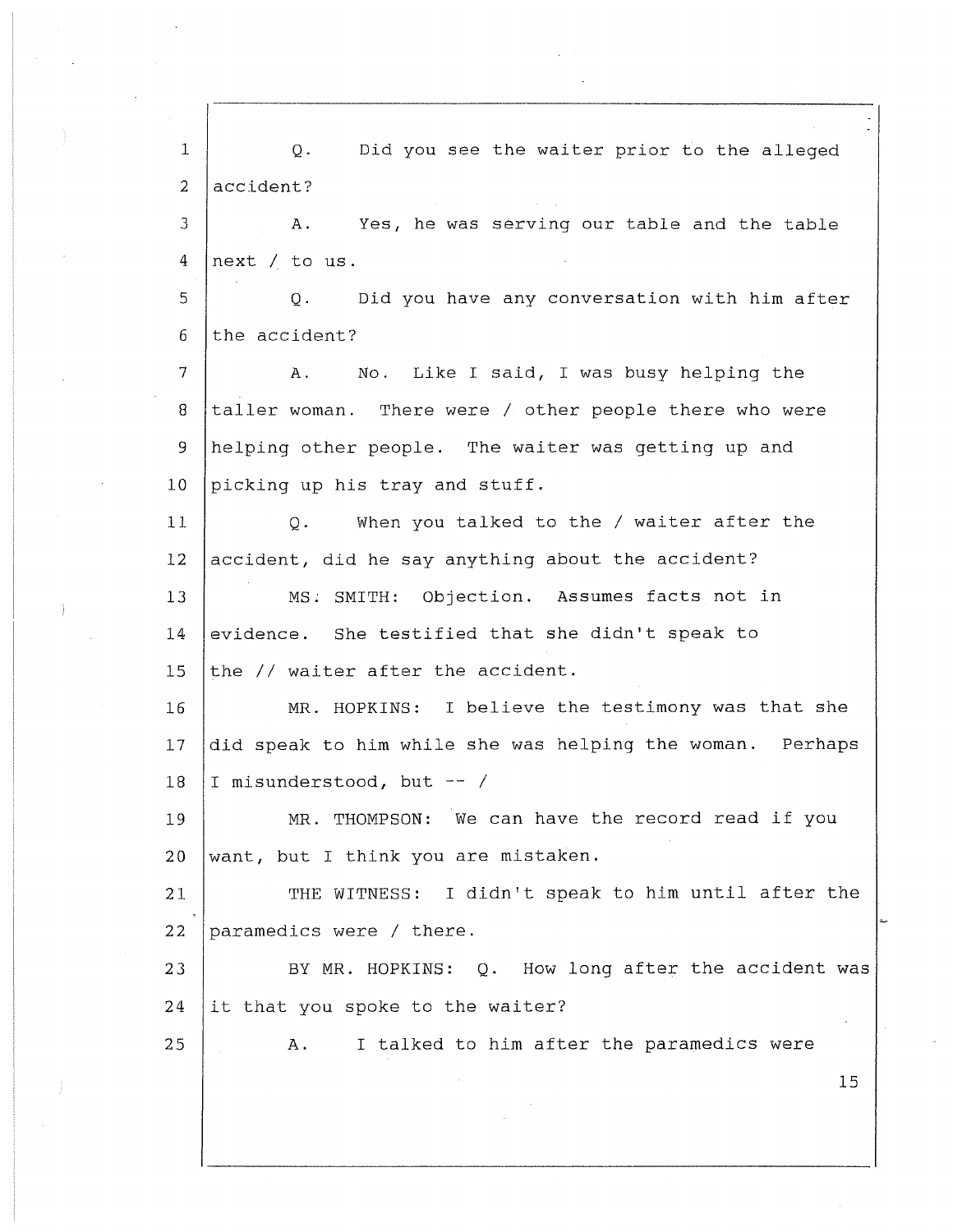1 2 3 4 5 6 7 8 9 10 11 12 13 14 15 16 17 18 19 20 21 **22**  23 24 25 there when he/ was serving our dinner. Q. Are you saying that the waiter remained working after the fall? A. Yes, I believe so. He served our dinner after that, / so I quess that he was still working. Q. Did you have any conversation with him regarding the accident, or was it just general conversation pertaining/ to your dinner? A. I eventually asked him if he was okay. We had, of course, ordered our dinner first, but it was awkward. When he/ served our dinner, I had to ask how he was feeling. I was just worried about him. MR; THOMPSON: Objection. Irrelevant. Move to strike that part of / the answer. BY MR. HOPKINS: Q. Do you remember the waiter's name? **A.** Yes, I do. His name is Steve. Q. What was your discussion with Steve after the accident? **A.** I// asked him if he was okay. He told me that he fell on the stairs because they were slippery. MS. SMITH: Objection. Hearsay. MR. THOMPSON: Well, this is a/ deposition. I'm sure the record will reflect your objection. BY MR. HOPKINS: Q. Did Steve describe how he 16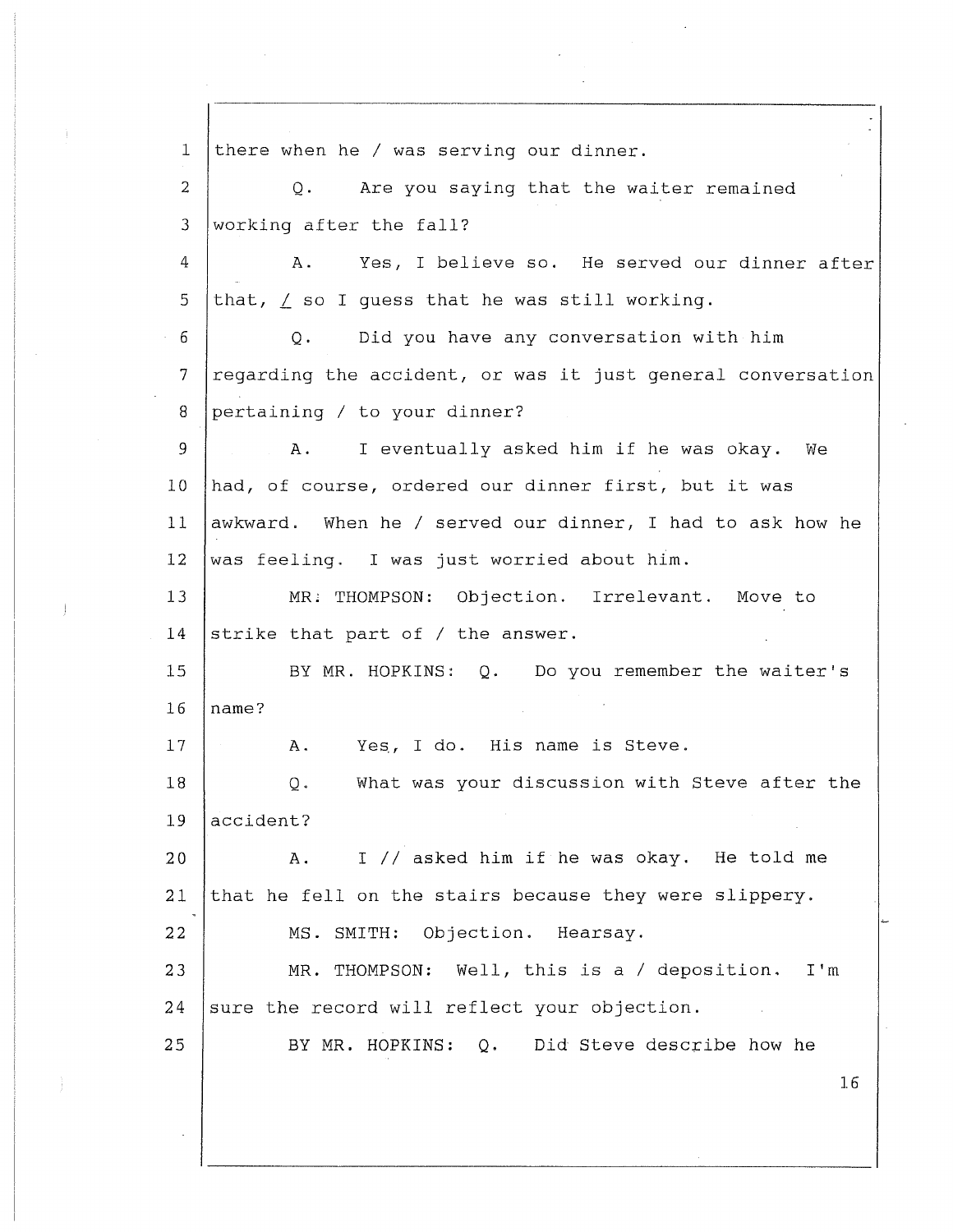1 2 3 4 5 6 7 8 9 10 11 12 13 14 15 16 17 18 19 20 21 22 23 24 25 allegedly slipped on the stairs? MS. SMITH: Objection. Hearsay. BY MR. HOPKINS: Q. You can answer the/ question, Mrs. Baxter. A. He said that they had been polished that morning and were extra slippery that night. MR. HOPKINS: Nothing further at this time. MS. SMITH: I have/ a few questions, but did you want to continue with your examination? MR. THOMPSON: No. Please proceed. That's fine. EXAMINATION BY MS. SMITH: Q. Good morning, Mrs. Baxter. A. Good morning. Q. I am / the attorney for the maintenance service in this litigation. I have a couple questions for you, if you don't mind, ma'am. A. Okay. Certainly. Q. You just/ testified the waiter at Olive Garden related to you the stairway had been freshly polished that morning. Do you remember if that's verbatim what he / told you, or whether it was possibly something different? A. Steve told me the steps were very slippery. He started down the stairs. The next thing/ he remembered, he landed on his back. 17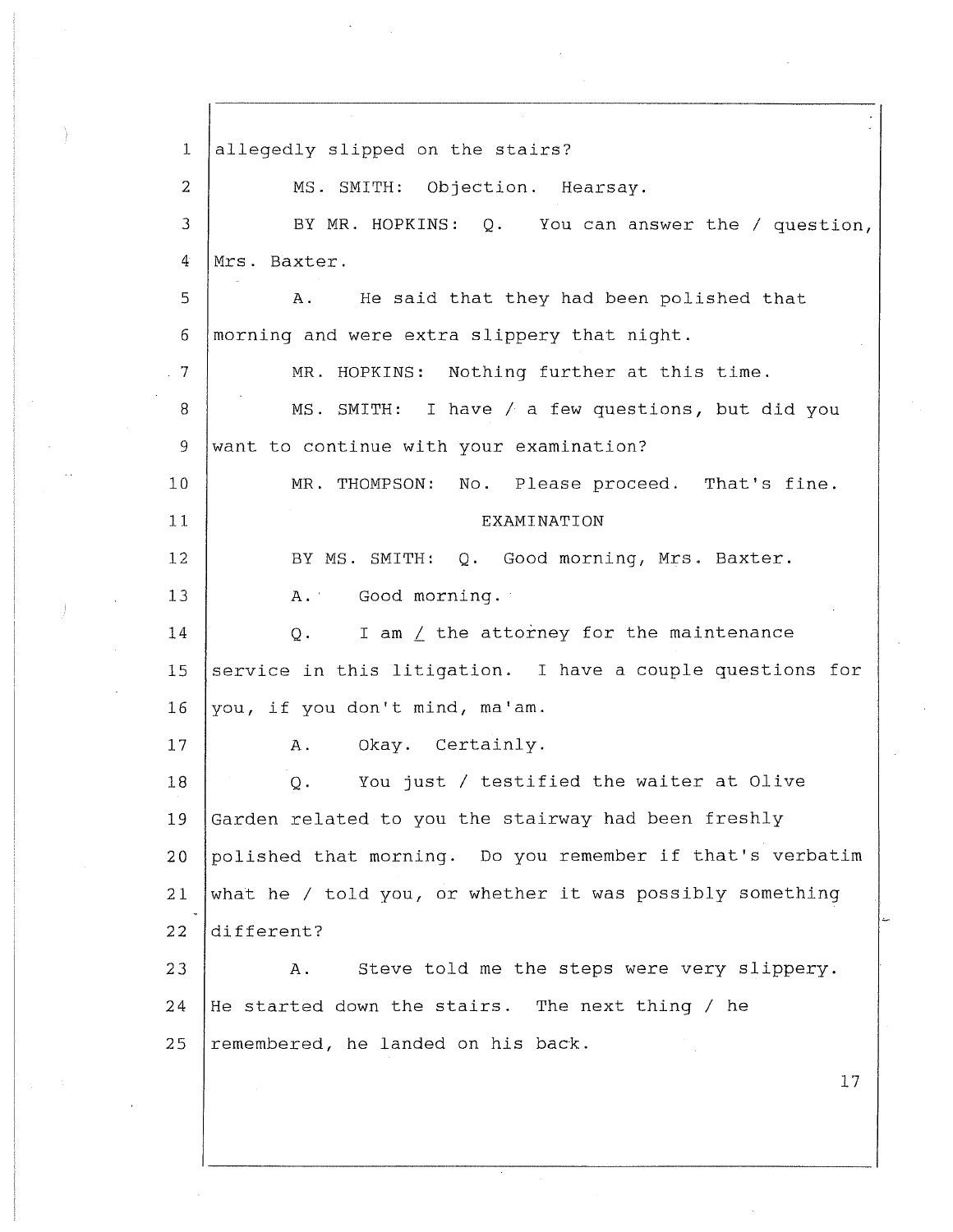1 2 3 4 5 6 7 8 9 10 11 12 13 14 15 16 17 18 19 20 21 22 23 24 25 Q. Now, approximately A. Steve said that he hit the top step and his foot went out from under him. // As he was falling down, he lost control of his serving tray. It fell, hitting the woman with the red hair. Q. Well, if I understand/ your testimony correctly, you didn't actually see the accident. You just heard it? A. You could characterize it that way. I heard the fall and then/ the crash. It was obvious what had happened, but I don't know all the particulars. Q. Did you observe Mr. Sinclair prior to the accident?· A. You/ know, I'm not absolutely sure. He was with the party next to us, but I don't remember talking to him or anything. Q. Well, I am *L* more asking whether you personally observed him anywhere near the stairway at the time of the accident. A. I don't remember seeing him walking, but he *I* landed on the ground directly underneath the woman. He must have been right there. Q. Okay. Did you see the woman prior to the alleged accident / happening? A. Again, I don't really recall that. I lifted 18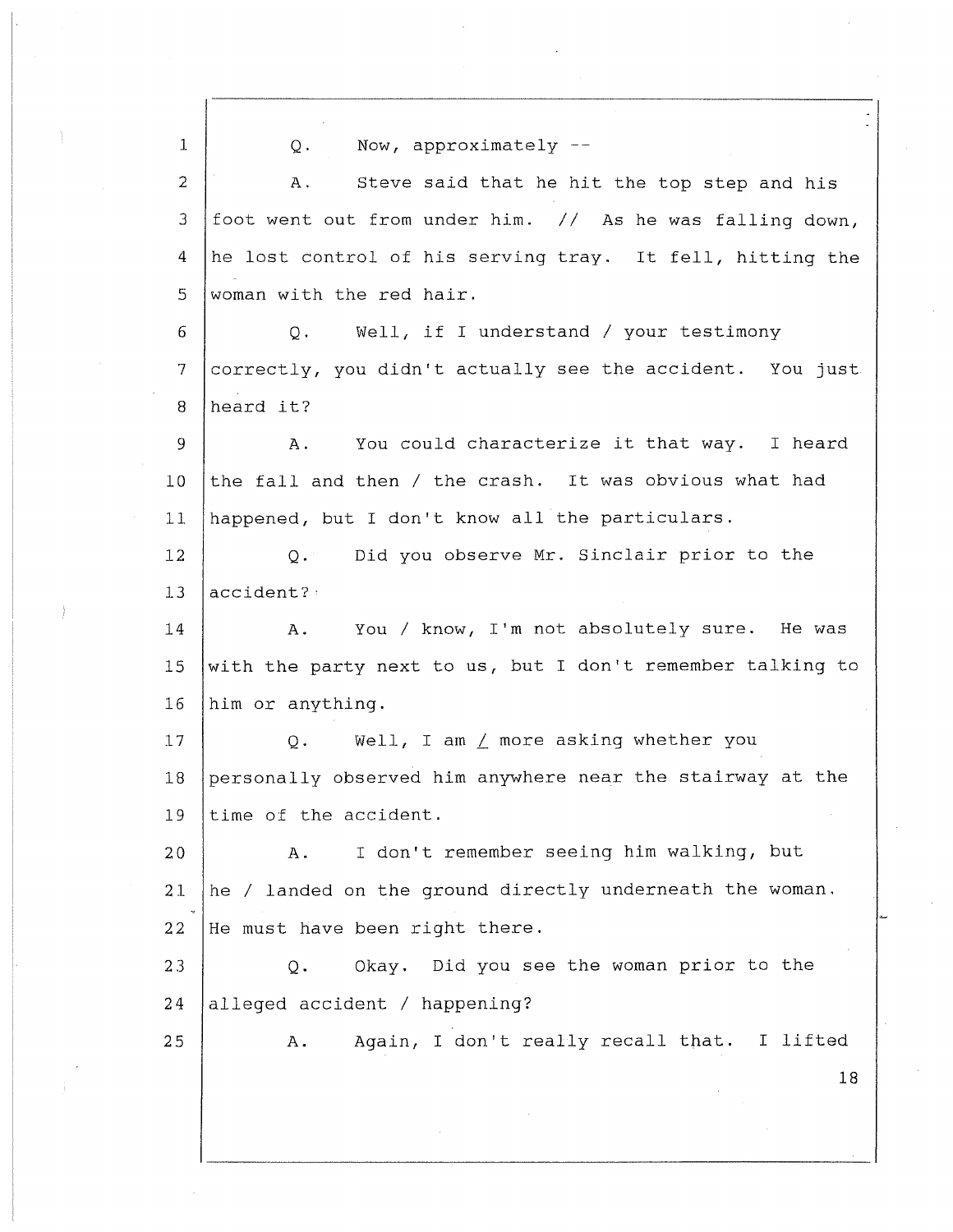1 2 3 4 5 6 7 8 9 10 11 12 13 14 15 16 17 18 19 20 21 22 23 24 25 her off the ground, however. Q. The fact that these people were on the ground, that's the/ only way that you know that they were in the accident, right? A. Yes, I guess so. I mean, I didn't see it happen, but it// did happen. I witnessed the aftermath of the accident. Q. We understand that. We all appreciate your time in speaking to us. We are just trying/ to get your observations and what you personally observed. A. Okay. I am sorry. Q. No, that's okay. MR, THOMPSON: If I may interrupt. We realize that this is/ a new situation for you and that you don't have your deposition taken every day. THE WITNESS: No, that's true. MR. THOMPSON: Counsel is just pointing out to you/ that we just need your personal observations and what you witnessed. There is no right or wrong answer, we just need what you saw. We / appreciate your patience. BY MS. SMITH: Q. Mrs. Baxter, you don't really know what caused the accident; is that correct? A. That's right, not what caused it. Q. You don't know *I* if the floor was slippery from cleaning, or whether the waiter perhaps spilled some 19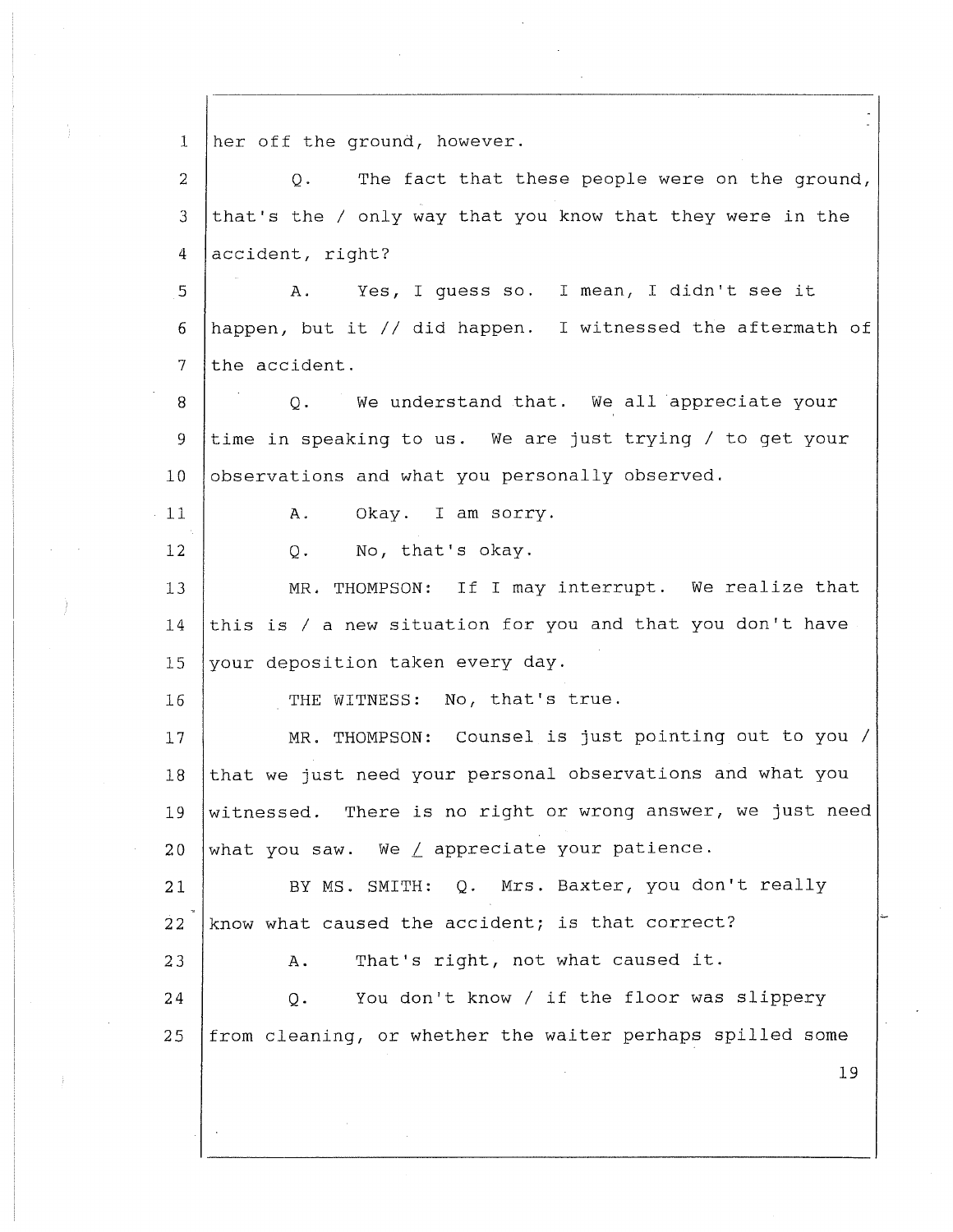1 2 3 4 5 6 7 8 9 10 11 12 13 14 15 16 17 18 19 20 21 22 23 24 25 beverages on the stairway; is that correct? A. That's correct. Q. Did you *I* conduct any personal investigation into what caused this accident or how people were injured, if they were injured? A. No, I did not. I just was/ very careful in walking out of the restaurant after Steve told me the stairs were slippery. MS. SMITH: No further questions at this time. MR. THOMPSON: I have a// couple. MR. HOPKINS: That's fine. EXAMINATION BY·MR. THOMPSON: Q. Ma'am, did you communicate with Mr. Sinclair, my client, after the accident? A. I went to see him at the hospital, but I/ didn't talk to him at the restaurant. Q. When you spoke to him, did he tell you what caused the accident? MS. SMITH: Objection. Hearsay. Irrelevant what the/ plaintiff told this witness. MR. HOPKINS: I join in the objection. BY MR. THOMPSON: Q. Ma'am, did Mr. Sinclair say that he slipped on the stairs, or that he just stumbled / down the stairs? A. Mr. Sinclair said he doesn't really remember 20